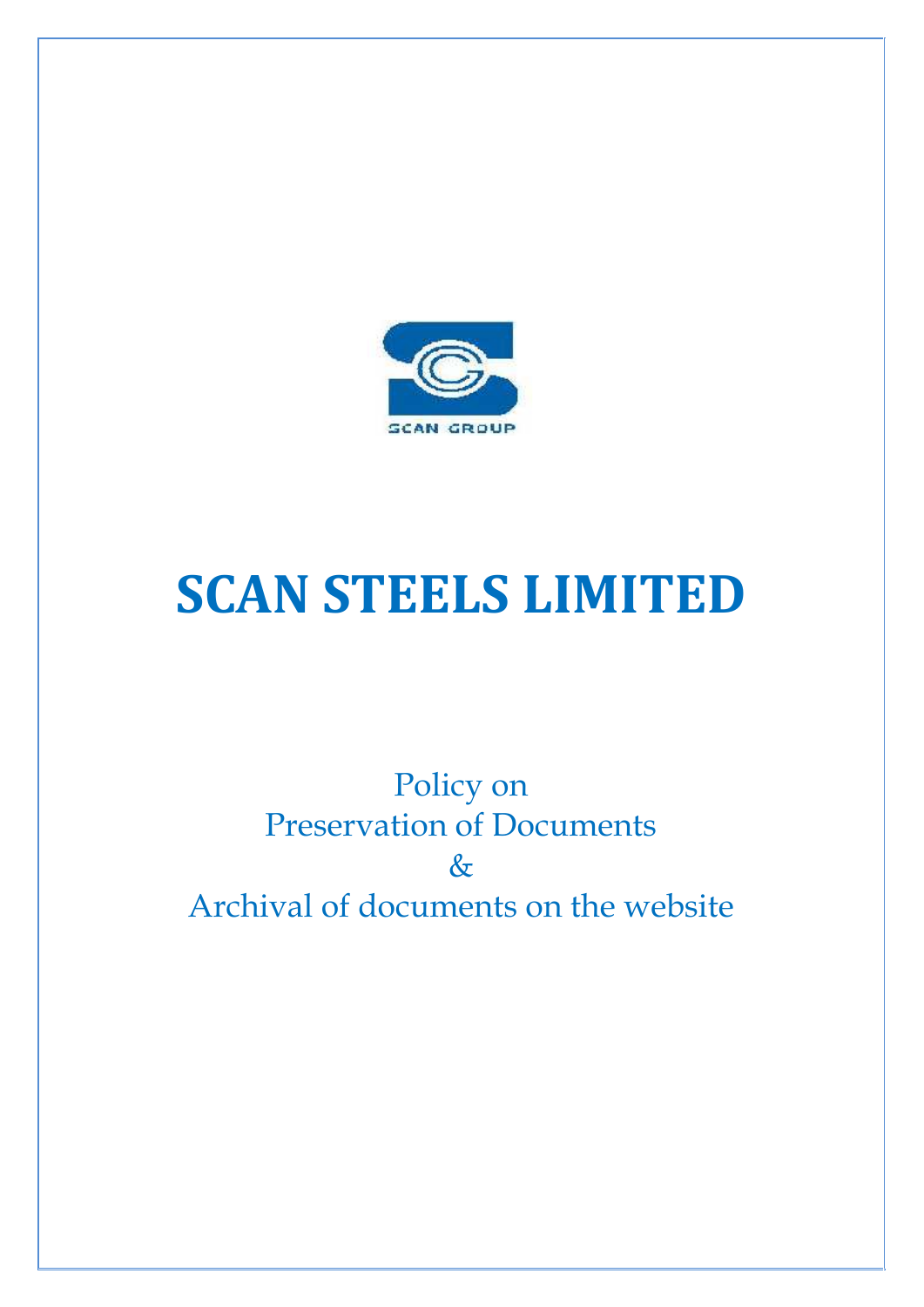Policy on Preservation of documents and archival of the documents in the website *(*Pursuant to Securities and Exchange Board of India (Listing Obligations and Disclosure Requirements) Regulations, 2015 ("LODR")

#### **1. INTRODUCTION**

1.1 The purpose of this document is to present policy statement for Scan Steels Limited ('Company') regarding preservation of its documents and archival of documents in the website in accordance with the provisions of the Companies Act, 2013 and Regulation 9 and 30(8) of SEBI (Listing Obligations and Disclosure Requirements) Regulations, 2015 ("LODR").

1.2 The policy is framed for the purpose of systematic identification, categorization, maintenance, review, retention and destruction of documents received or created in the course of business. The policy gives guidelines on how to identify documents that need to be maintained, how long certain documents should be retained, how and when those documents should be disposed of, if no longer needed and how the documents should be accessed and retrieved when they are needed.

#### **2. PURPOSE OF THE POLICY**

2.1 The policy on preservation of documents and archival is mandated by the provisions of regulation 9 of Chapter III of LODR, 2015. As per the requirement of Regulation of 30(8) of LODR, the Company shall disclose on its website all such events or information which has been disclosed to Stock Exchange(s) under LODR, and such disclosures shall be hosted on the website of the Company for a minimum period of five years and thereafter as per the archival policy of the Company, as disclosed on its website Under Chapter III of LODR, the Company has to ensure that significant documents are safeguarded and preserved including those in electronic mode.

#### **3. DEFINITIONS**

3.1 "Policy" means this Policy on preservation of documents and archival of documents in the website.

#### **4. CLASSIFICATION OF DOCUMENTS TO BE PRESERVED / RETAINED**

4.1 The Company's physical and electronic documents shall be classified for the purpose of preservation as follows:

A. Documents whose preservation shall be permanent in nature;

B. Documents whose preservation period shall not be less than eight years after completion of the relevant transactions.

The documents as specified in A and B above may be kept in electronic mode also.

The list of documents for the above categories is given in the **Annexure.**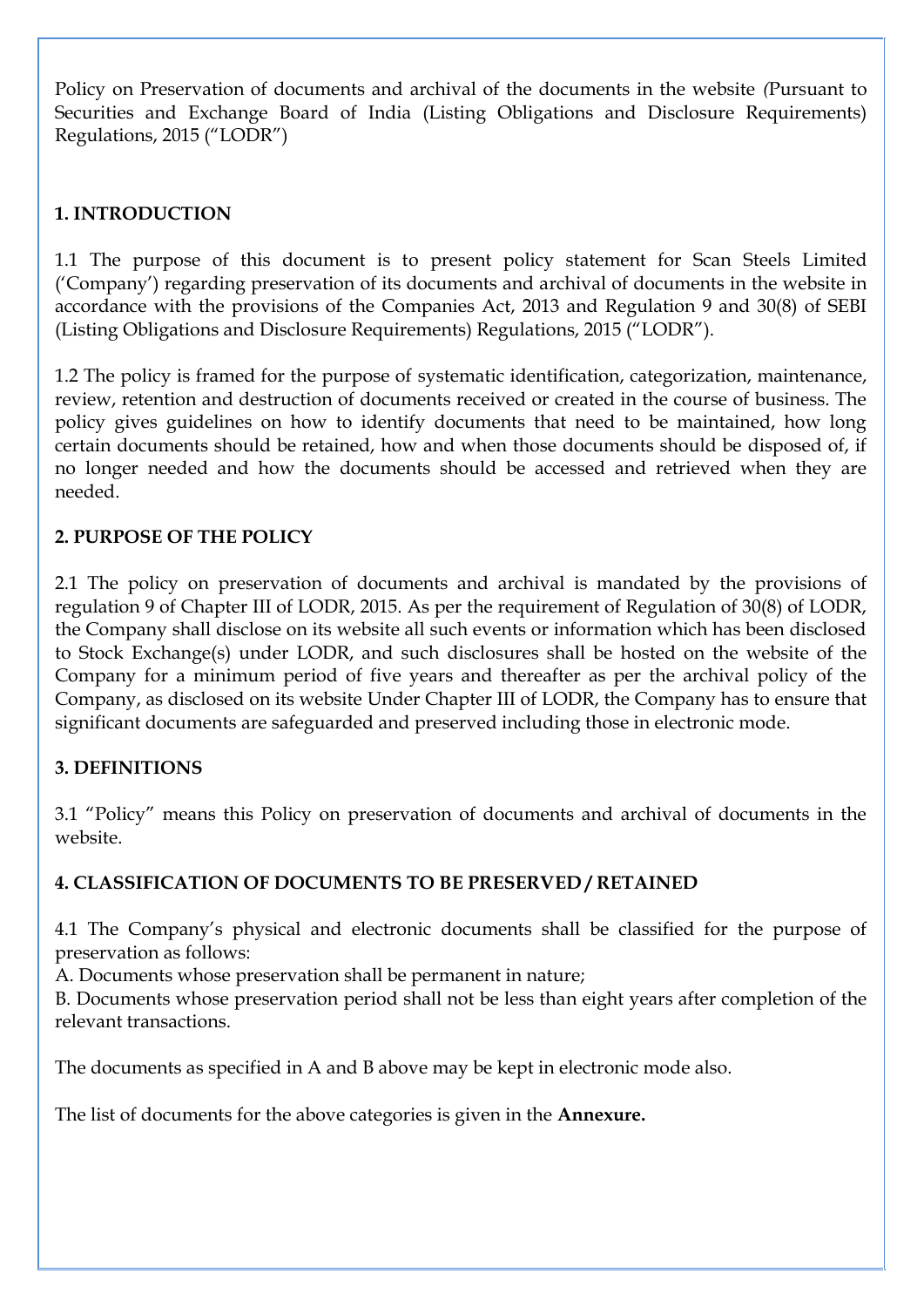#### **5. RESPONSIBILITY OF EMPLOYEES FOR PRESERVATION OF DOCUMENTS**

5.1 All the Employees on the permanent rolls of the Company are responsible for taking into account the potential impact on preservation of the documents in their work area and their decision to retain/preserve or destroy documents pertaining to their area.

#### **6. SUSPENSION OF RECORD DISPOSAL IN THE EVENT OF LITIGATION OR CLAIMS**

6.1 In case the Company is served with any notice for request of documents or any employee becomes aware of a governmental investigation or audit concerning the Company or commencement of any litigation against the Company, any further disposal of documents connected with the matter shall be suspended until such time the investigation / litigation ends.

#### **7. STATUTORY REQUIREMENTS**

7.1 If as per any other law of land including Information Technology Act, a physical or electronic record should be preserved for a longer period than what has been stipulated in this policy, then the document shall be preserved as per the applicable statutory stipulations.

#### **8. WEB ARCHIVAL POLICY**

8.1 The Company shall disclose on its website all events or information which has been disclosed to Stock Exchange(s) and retain the same for period of five years.

8.2 At the end of five years, the information shall be archived and preserved for a further period of three years.

#### **9. POLICY REVIEW**

9.1 The Managing Director of the Company is authorized to periodically review the policy and make such changes as considered necessary.